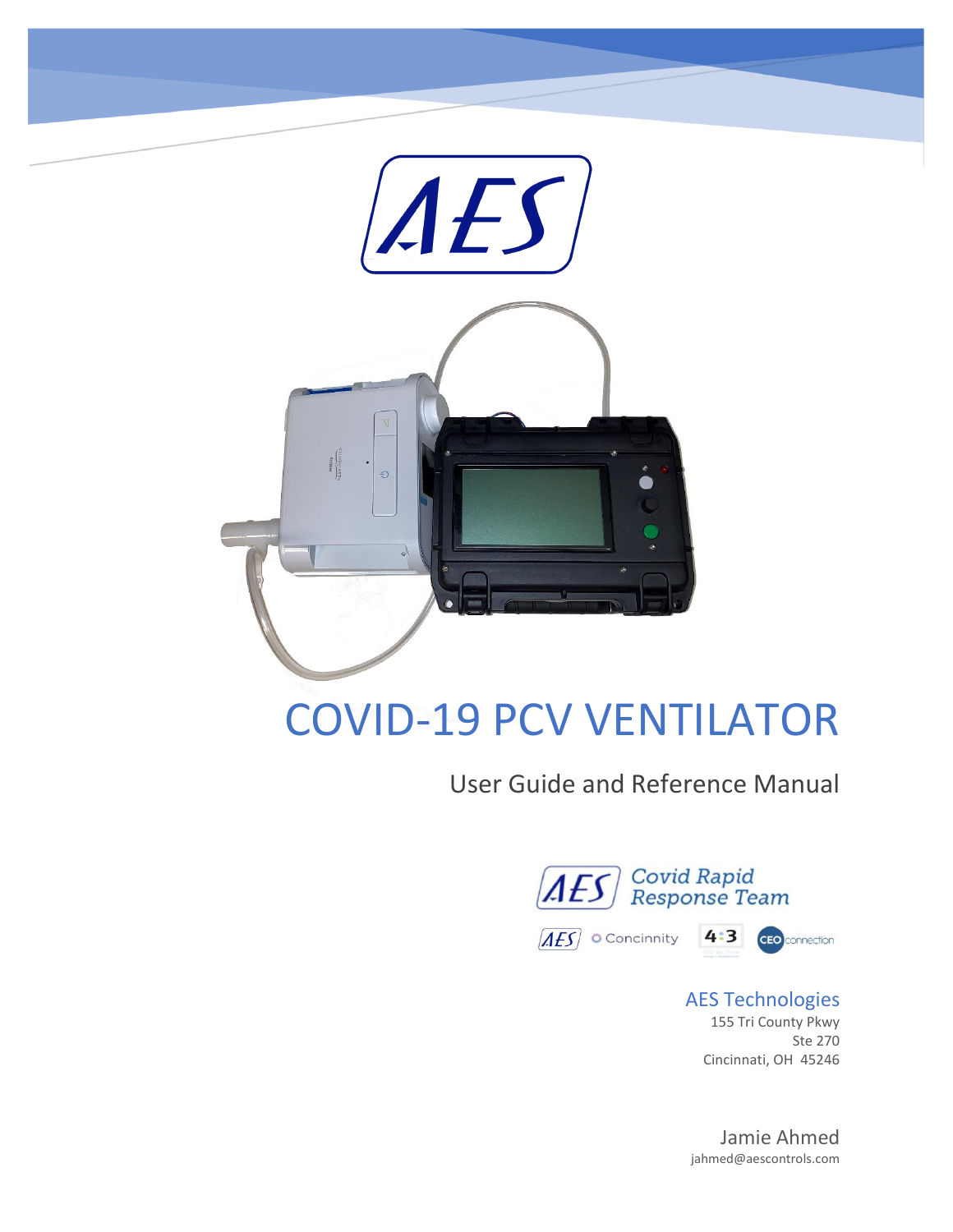

## Contents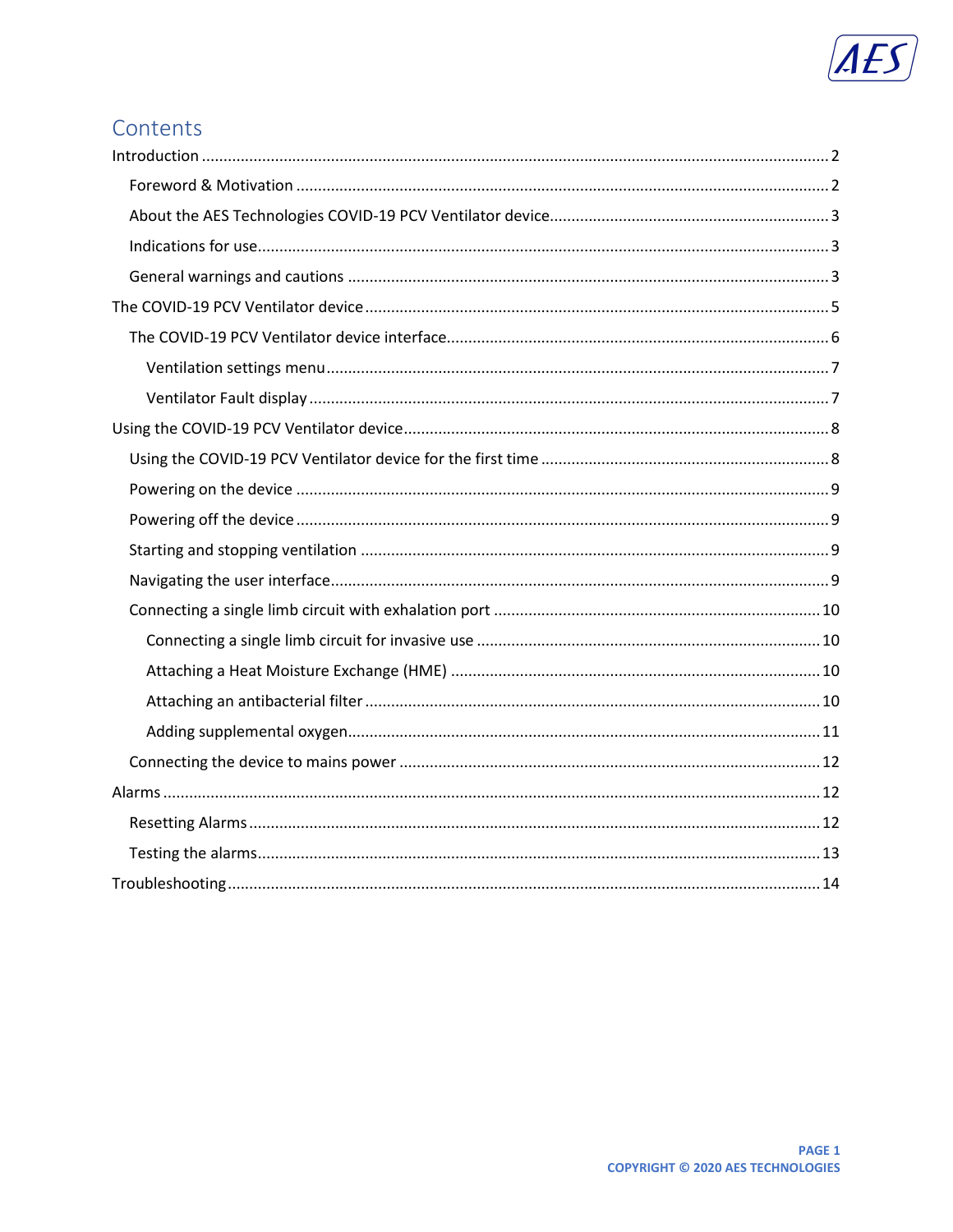

## <span id="page-2-0"></span>Introduction

## <span id="page-2-1"></span>Foreword & Motivation

The AES Technologies COVID-19 PCV Ventilator device was designed specifically to help address the dire ventilator shortage due to the COVID-19 Pandemic. As of this writing, on April 1, 2020, New York City is the current epicenter of this virus, and over 900 deaths were reported in the US within a 24-hour period. This indicates that the death rate in the US is currently doubling every three days - on par to quickly outpace even Italy, who was hit extremely hard a couple of weeks prior to the US.

It appears that the aside from the obvious calamity and complete lack of preparedness for such a widespread catastrophe, the primary mechanisms of death in the COVID-19 Pandemic will likely be due to:

- ARDS
- Lack of respiratory support (ventilators, respiratory therapists) to combat the influx of ARDS patients to the ICU
	- o Lack of PPE contributing to dwindling personnel

The shortage of ventilators is a massive dilemma that boils down to a lack of parts/components, and an inability of the supply chain to address the shortage quickly enough - especially for New York.

Our device was designed to address these shortages. There is a massive supply and supply chain for CPAP/BiPAP machines prescribed for Sleep Apnea. These machines in their stock form do not have the capability of functioning as PCV Ventilators (aside from hospital-grade units), but they do have the necessary electromechanical components to function as such - and are already FDA approved medical devices. Our conversion kit utilizes the electromechanical components of the existing CPAP/BiPAP machines, and adds in a closed-loop pressure regulating control system, combined with a therapistprogrammable interface to control ventilator mode (control or support mode), peak pressure, PEEP, breathing rate (b/min), and Inspiratory:Expiratory ratio (I:E). This converts the device into a PCV Ventilator capable of supporting up to 35 cmH2O of pressure, and a programmable PEEP with a high settable limit - with the understanding that ARDS patients need substantial PEEP to maintain alveoli recruitment and to prevent pneumothorax.

Another chief concern with such a conversion - especially in the case of non-invasive ventilation (NIV) - is the spread of aerosol or droplets from the open-loop circuits present in these CPAP/BiPAP machines. We have designed an anti-aerosolization system that utilizes existing standard parts, including exhalation ports and inline antibacterial/antiviral filters. This ensures that minimal droplets/aerosol escape the closed-loop system, even in NIV cases (of course, we recommend the added precaution of a surgical mask over the NIV mask in any case).

Lastly, this design was established to address this need in HIGH VOLUME. Using a small Bill of Materials (BOM) of very easily obtainable parts (and parts that do not overlap with the existing invasive ventilator (IV) supply chain), virtually any existing supply of CPAP/BiPAP machines can be converted for immediate use as a PCV Ventilator.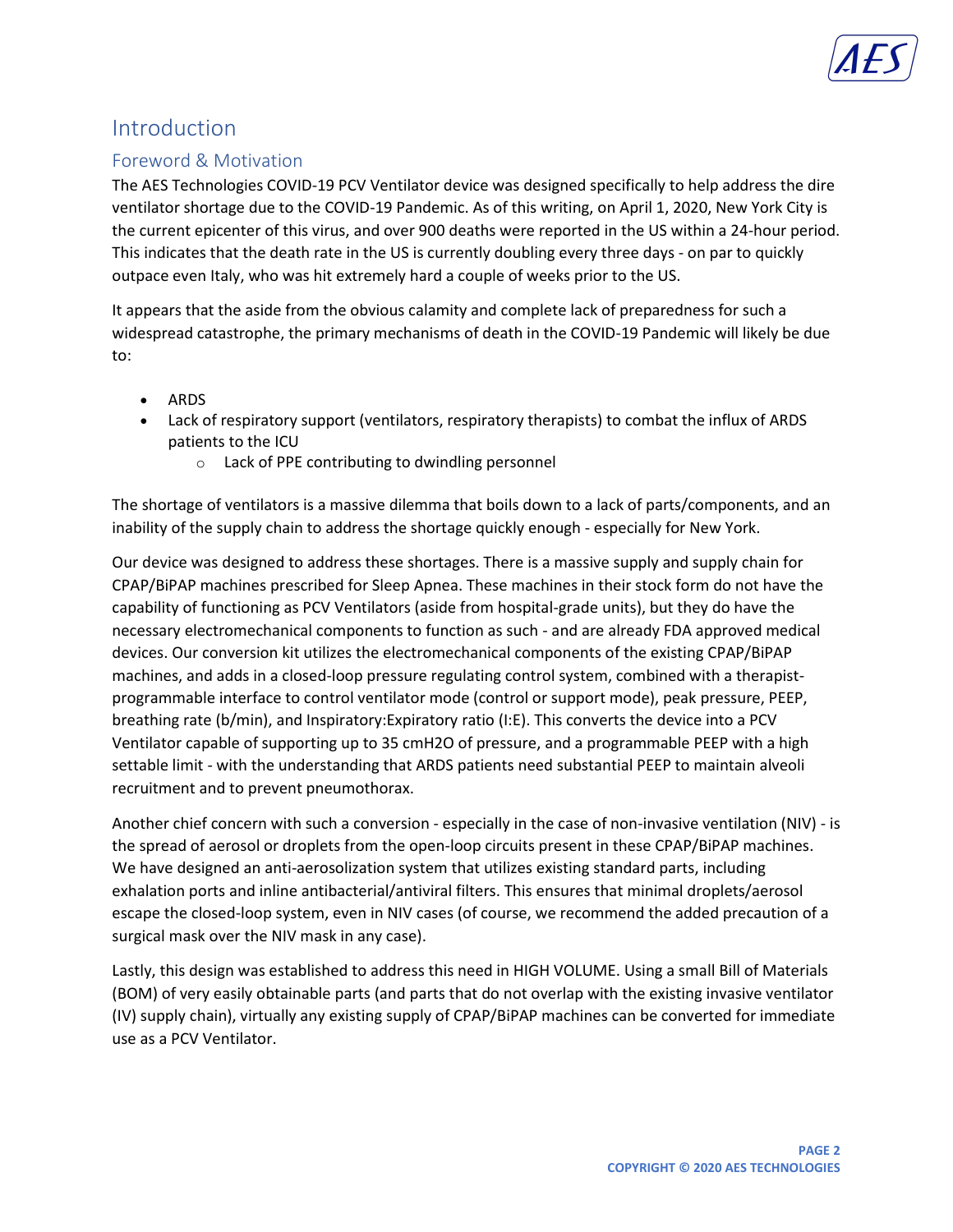

## <span id="page-3-0"></span>About the AES Technologies COVID-19 PCV Ventilator device

The AES Technologies COVID-19 PCV Ventilator device provides mechanical ventilation to both ventilation dependent and non-dependent patients. It delivers pressure ventilation through a singlelimb circuit, and is compatible with a range of accessories to support specific use cases

# AN WARNING

- Read the entire manual before using the COVID-19 PCV Ventilator device.
- Use the COVID-19 PCV Ventilator device only as directed by a physician or healthcare provider
- Use COVID-19 PCV Ventilator device only for the intended use as described in this manual. Advice contained in this manual does not supersede instructions given by a physician.
- Install and configure the COVID-19 PCV Ventilator device in accordance with the instructions provided in this guide.

## <span id="page-3-1"></span>Indications for use

The AES Technologies COVID-19 PCV Ventilator device provides continuous ventilatory support for patients who require mechanical ventilation. The COVID-19 PCV Ventilator device is intended to be used in home and institution/hospital applications for both invasive and non-invasive ventilation.

## <span id="page-3-2"></span>General warnings and cautions

The following are general warnings and cautions. Further specific warnings, cautions, and notes may appear next to the relevant instruction(s) in the manual.

A **warning** alerts you to possible injury.



- If you notice any unexplained changes in the performance of the device, if it is making unusual or harsh sounds, if the device or the power supply are dropped or mishandled discontinue use and contact your healthcare provider.
- For ventilator-dependent patients, always have alternate ventilation equipment available, such as a back-up ventilator, manual resuscitator or similar device. Failure to do so may result in patient injury or death.
- The COVID-19 PCV Ventilator device is a restricted medical device intended for use by qualified, trained personnel under the direction of a physician. Clinical supervision is required in critical care/intensive care unit environments.
- Ventilator-dependent patients should be continuously monitored by qualified personnel or adequately trained caregivers. These personnel and caregivers must be capable of taking the necessary corrective action in the event of a ventilator alarm or malfunction.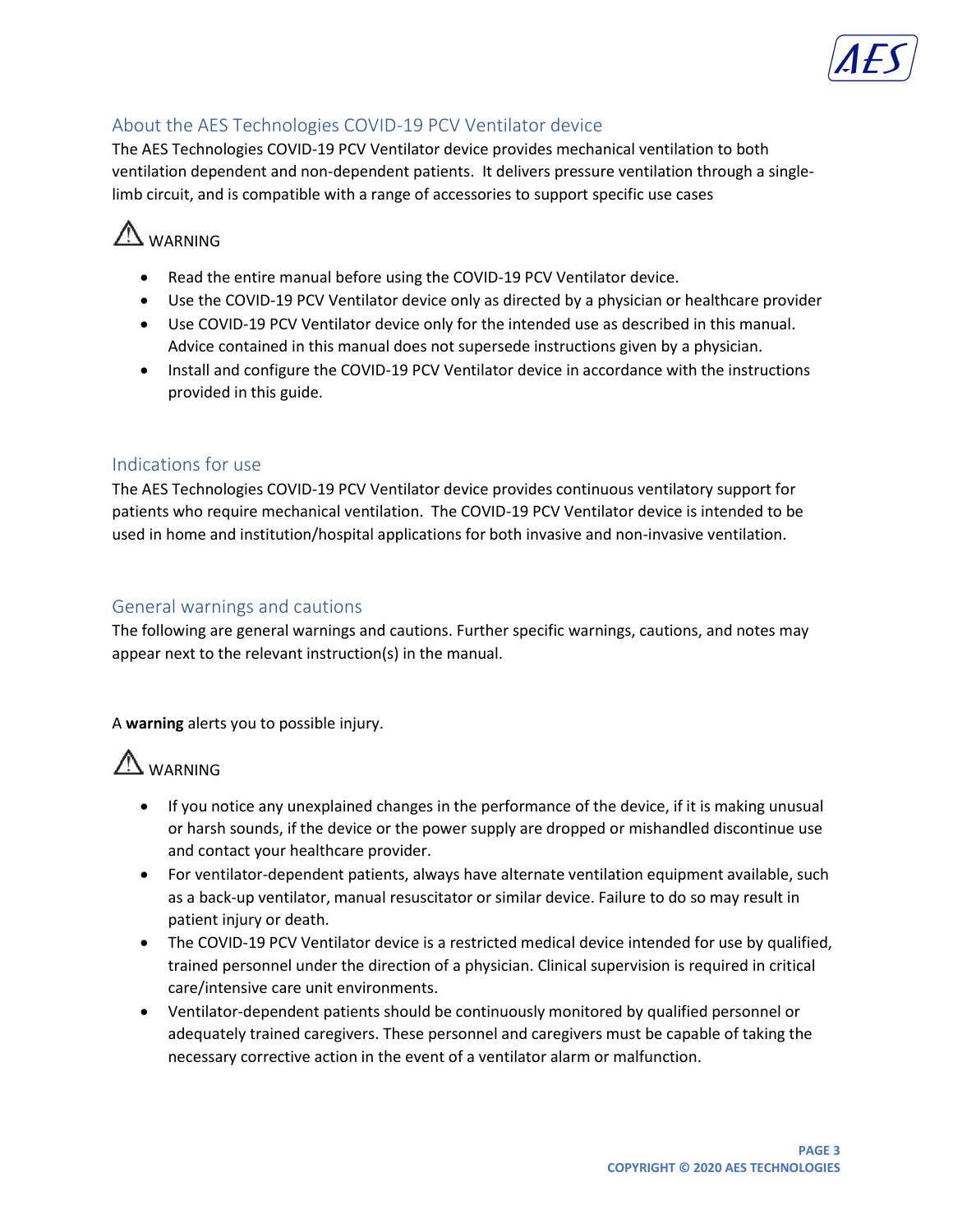

- The COVID-19 PCV Ventilator device is not intended to be operated by persons (including children) with reduced physical, sensory or mental capabilities without adequate supervision by a person responsible for the patient's safety.
- The COVID-19 PCV Ventilator device is not intended to be operated by patients unless they have been given adequate instruction concerning the operation of the device by a person responsible for the patient's safety.
- The COVID-19 PCV Ventilator device must not be used in the vicinity of an MRI or diathermy device.
- The effectiveness of ventilation and alarms should be verified including after any ventilation or alarm setting change, any change in circuit configuration, or after a change to co-therapy (i.e. nebulization, oxygen flow, et al.).
- The COVID-19 PCV Ventilator device and AC Power Supply can get hot during operation. To prevent possible skin damage do not leave the device or AC Power Supply in direct contact with the patient for extended periods of time.
- The device must not be used at an altitude above 9842 ft (3000 m) or outside the temperature range of 32–104°F (0–40°C). Using the device outside these conditions can affect device performance which can result in patient injury or death.

A **caution** explains special measures for the safe and effective use of the device.

# $\Delta$  caution

- Repairs and servicing of the device should only be performed by an authorized AES Technologies service representative.
- The temperature of the airflow for breathing produced by the device can be as much as 43F° (6°C) higher than the temperature of the room. Caution should be exercised if the room temperature is warmer than 95°F (35°C).
- Do not expose the device to excessive force, dropping or shaking.
- Dusty environments may affect device performance.

For assistance and reporting of issues associated with the COVID-19 PCV Ventilator device, contact your Health Care Provider or authorized AES Technologies representative.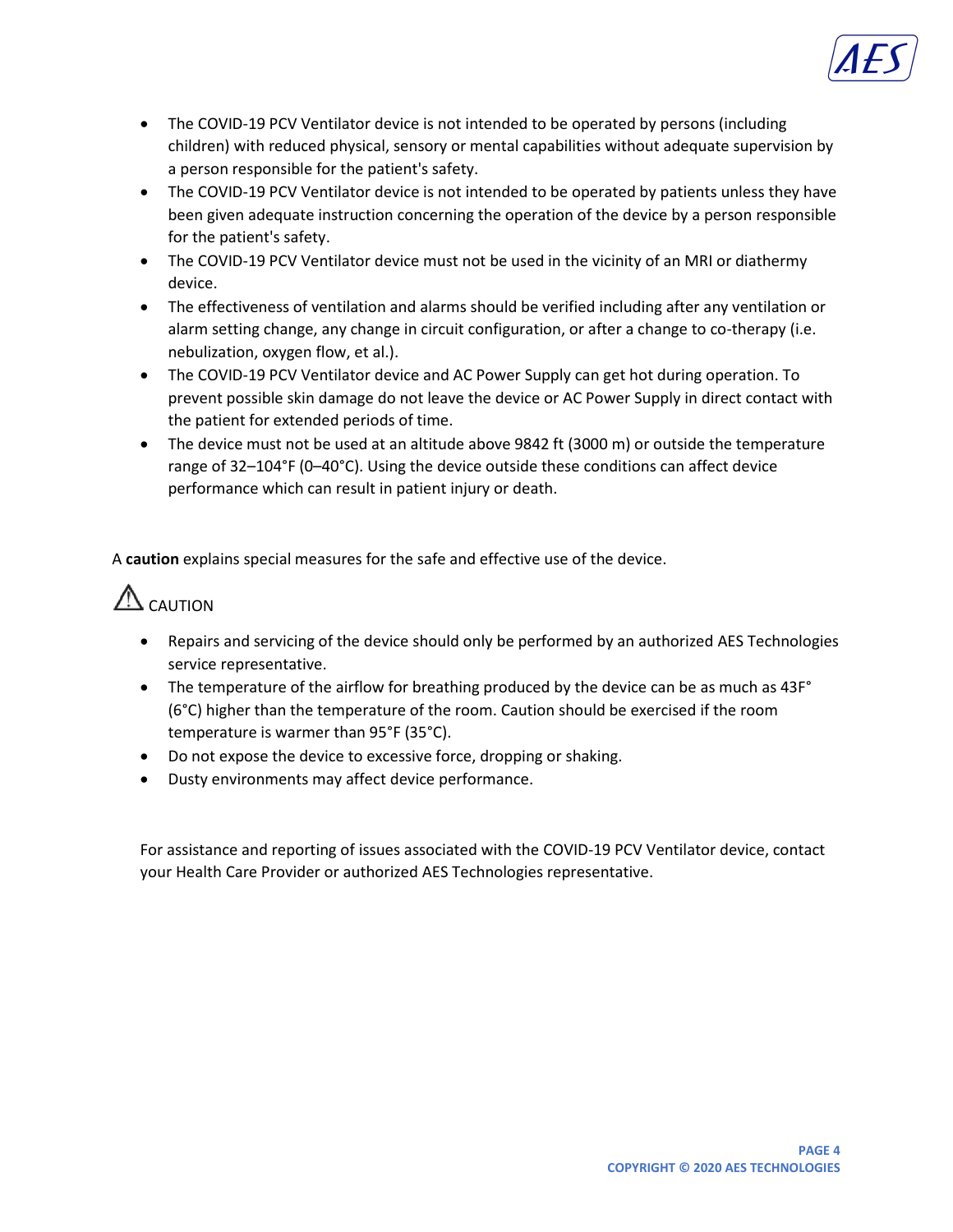

## <span id="page-5-0"></span>The COVID-19 PCV Ventilator device

The following images describe the components of the COVID-19 PCV Ventilator device.



|                | <b>Description</b>                                           |
|----------------|--------------------------------------------------------------|
|                | System MODE button                                           |
| 2              | Rotary dial & button for user input                          |
| 3              | System MENU button                                           |
| $\overline{a}$ | Fault Indicator Light                                        |
| 5              | System Display                                               |
| 6              | Power supply connection (24V, 10A)                           |
| $\overline{7}$ | Pressure sensing port - connect to patient breathing circuit |
| 8              | Ambient sensing port - DO NOT CONNECT                        |
| 9              | RESERVED FOR FUTURE USE                                      |
| 10             | <b>RESERVED FOR FUTURE USE</b>                               |

11 Connection terminal to CPAP/BiPAP machine blower motor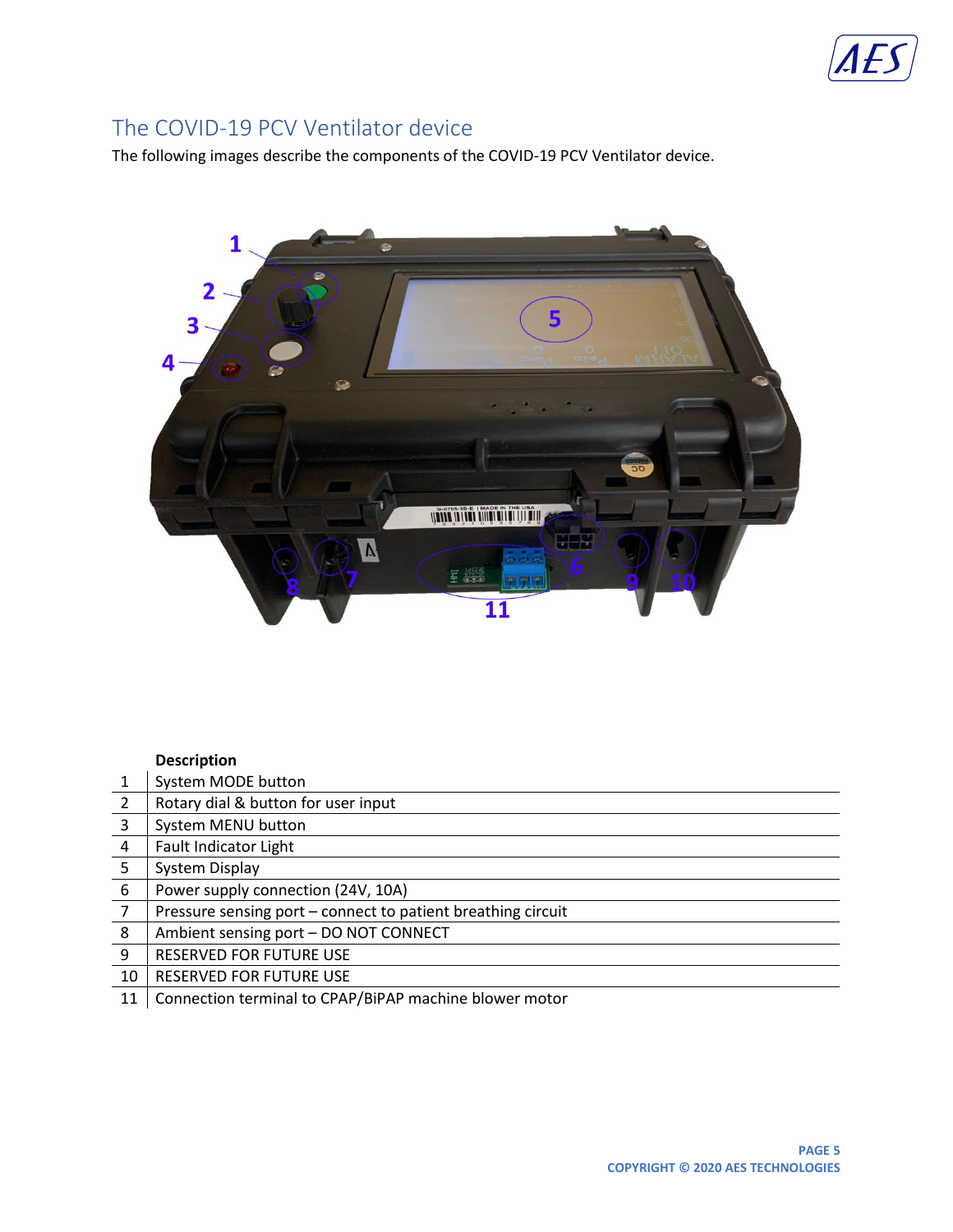

## <span id="page-6-0"></span>The COVID-19 PCV Ventilator device interface

The interface of the COVID-19 PCV Ventilator device comprises several different features described in the following images.



8

### **Description**

|   | Current System Mode indicator                |
|---|----------------------------------------------|
|   | Peak inspiratory pressure setpoint indicator |
| 3 | Average tidal pressure indicator             |
| 4 | PEEP setpoint indicator                      |
| 5 | Breathing rate setpoint indicator            |
| 6 | I:E ratio setpoint indicator                 |
|   | Realtime pressure plot                       |
| 8 | Realtime pressure indicator                  |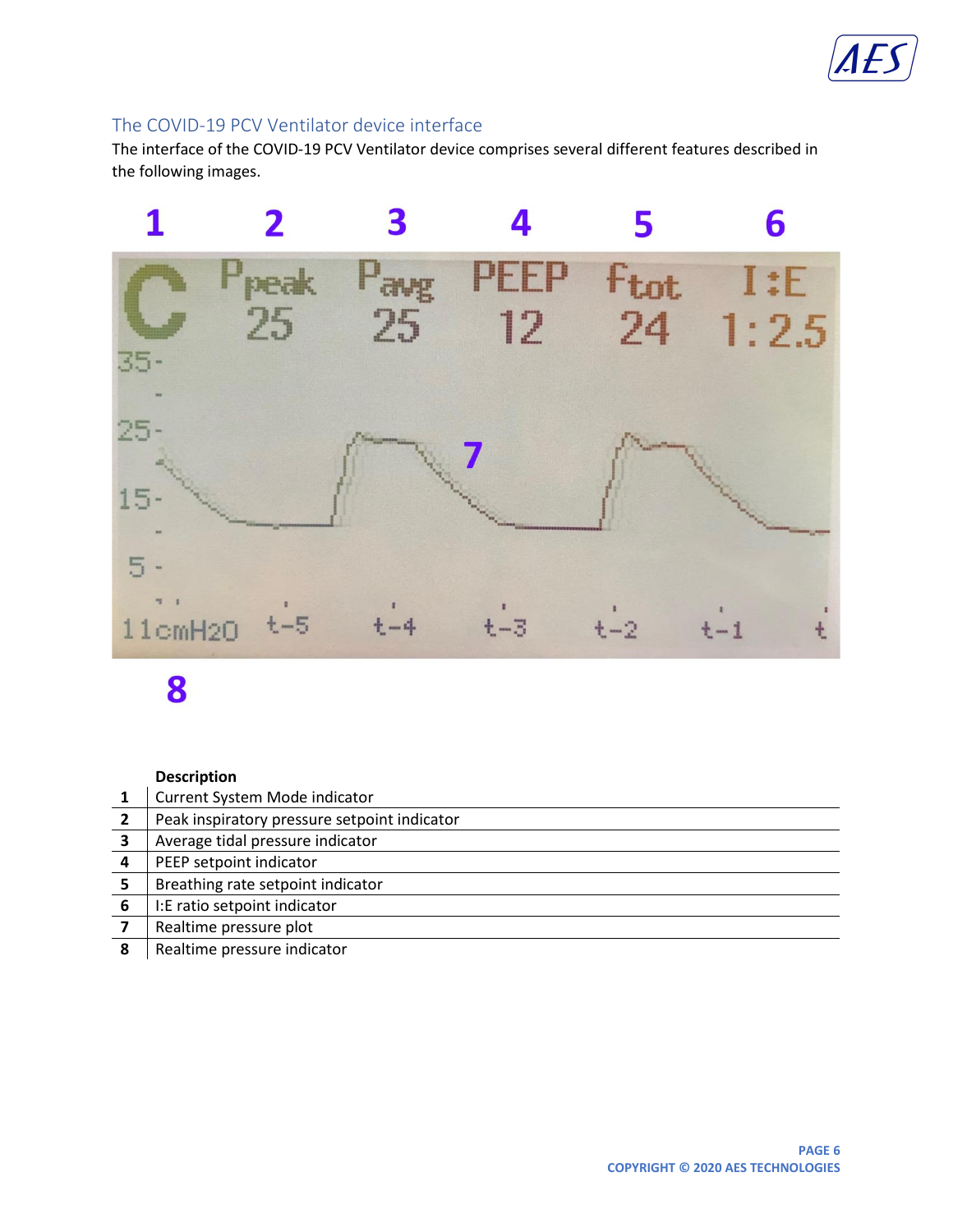

## <span id="page-7-0"></span>Ventilation settings menu

|                       | Ventilation Settings                                                  |                                     |
|-----------------------|-----------------------------------------------------------------------|-------------------------------------|
| 2<br><b>&gt;Ppeak</b> | 3<br>35<br>$\frac{1}{n}$                                              | Δ.<br>cmH <sub>2</sub> O            |
| <b>PEEP</b><br>fTotal | <b>10</b><br>$\begin{array}{c} \bullet \\ \bullet \end{array}$<br>:30 | cmH <sub>2</sub> O<br><b>b</b> /min |
| l: F<br>Interface     | : 1:3.0<br>$\left\  - \right\ $                                       |                                     |

## **Description**

| Menu selection indicator                        |
|-------------------------------------------------|
| Menu selection item description                 |
| Menu selection current parameter value          |
| Menu selection parameter unit(s), if applicable |
|                                                 |

| <b>Device setting</b> | Unit  | <b>Description</b>                           |
|-----------------------|-------|----------------------------------------------|
| Ppeak                 | cmH2O | Peak inspiratory pressure                    |
| <b>PEEP</b>           | cmH2O | Positive end expiratory pressure             |
| f total               | b/min | Breathing rate                               |
| l:E                   | ratio | Ratio of inspiratory time to expiratory time |
| Interface             | N/A   | Patient interface selection - MASK or ET     |

## <span id="page-7-1"></span>Ventilator Fault display

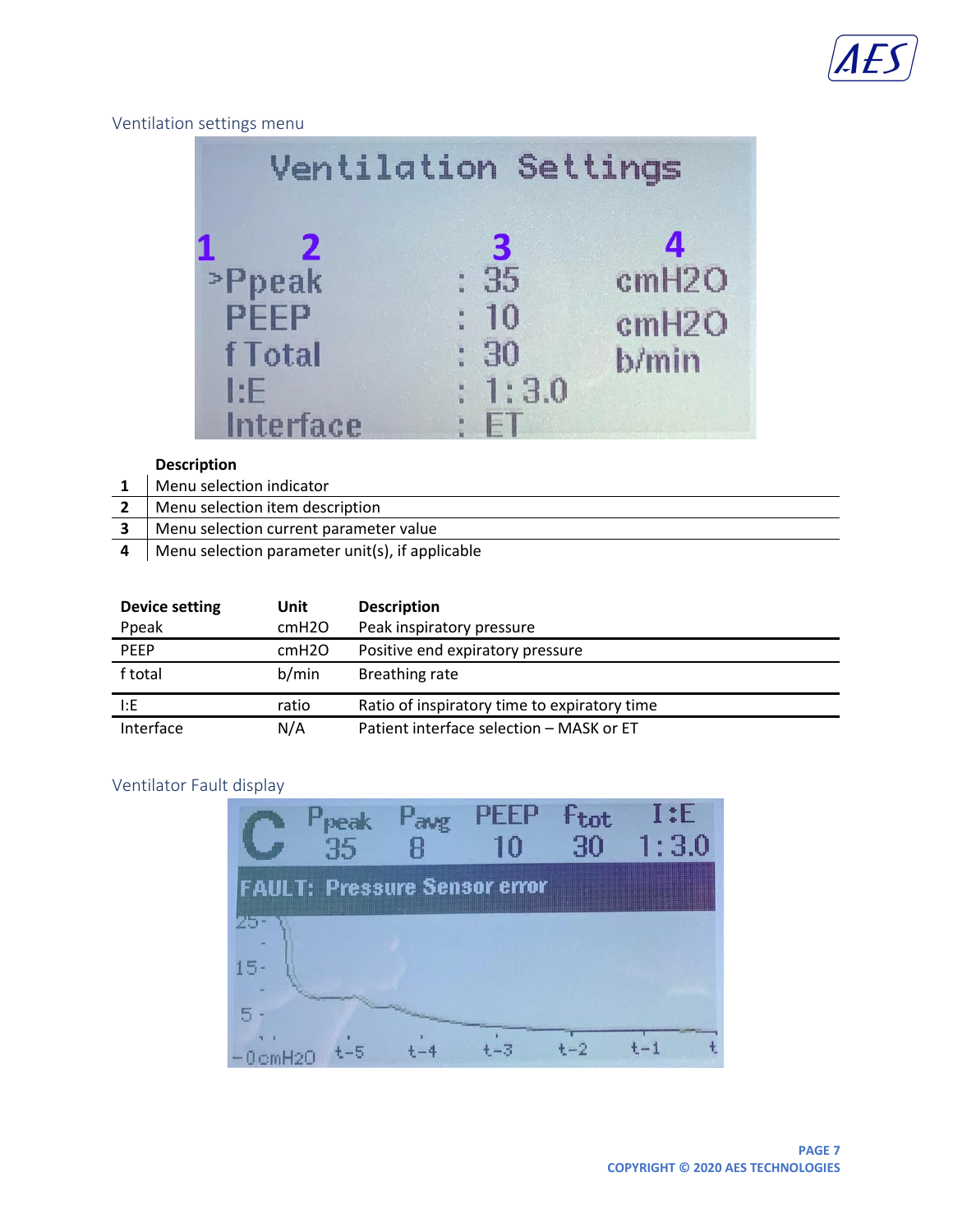## <span id="page-8-0"></span>Using the COVID-19 PCV Ventilator device

# A WARNING

Make sure the area around the device is dry, clean and clear of bedding or clothes or other objects that could block the air inlet. Blocking the air inlet could lead to patient injury.

# $\triangle$  Caution

- To prevent possible damage to the ventilator, always secure it to its stand or place it on a flat, stable surface.
- Ensure the device is protected against water if used outdoors

## <span id="page-8-1"></span>Using the COVID-19 PCV Ventilator device for the first time

When using the COVID-19 PCV Ventilator device for the first time, AES Technologies recommends you first perform a functional test. A functional test will ensure the device is in proper working order before starting therapy. Information to assist you in resolving any issues is available in the section.

# $\triangle$  caution

If any of the following checks fail, contact your Healthcare provider or AES Technologies for assistance.

## *To perform a functional test:*

- 1. Turn off the device by unplugging the power source from the back of the device.
- 2. Check the condition of the device and accessories. *Inspect the device and all accessories. Damaged components should not be used.*
- 3. Check the patient circuit setup. *Check the integrity of the patient circuit (device and accessories) and that all connections are secure.*
- 4. Turn on the device and test alarms.

## /! WARNING

If no alarm sounds, do not use the ventilator.

Plug the power source into the back of the device to turn on the device. Check that the alarm sounds the tri-tone test beeps and the LED for the alarm signal flashes. The device is ready for use when the Home screen is displayed.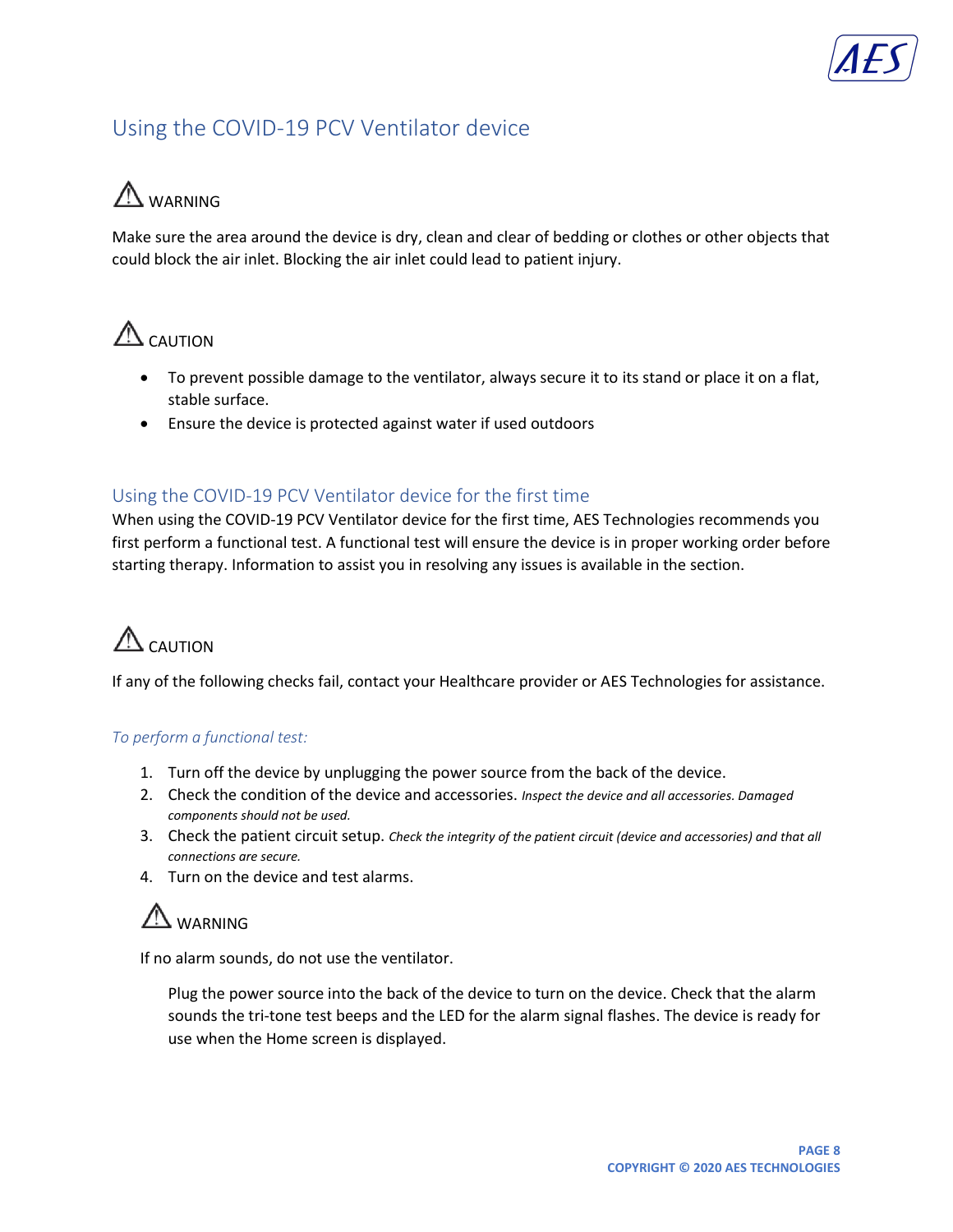

## <span id="page-9-0"></span>Powering on the device

To power on the COVID-19 PCV Ventilator device, simply plug the power source into the back of the device. The device will perform a system check while the logo and splash screen are displayed, followed by the Home screen.

## <span id="page-9-1"></span>Powering off the device

The COVID-19 PCV Ventilator device must only be powered off when ventilation is stopped!

To power off the COVID-19 PCV Ventilator device, simply unplug the power source from the back of the device.

## <span id="page-9-2"></span>Starting and stopping ventilation

**Note:** If using the device for the first time, AES Technologies recommends performing a functional test before starting ventilation. Refer to Using the COVID-19 PCV Ventilator device for the first time.

### **To start ventilation:**

- 1. Power on the device by plugging the power source into the back of the device (if power is not already on).
- 2. Press and hold the **green** MODE button for at least half a second (500ms). Ventilation is started. The Mode indicator in the upper-left portion of the screen should now show "C" for control.
- 3. Add oxygen if required.

### **To stop ventilation:**

Ventilation can be stopped at any time and from any screen.

- 1. If oxygen is connected, turn off the oxygen.
- 2. Press and hold the **green** MODE button for at least half a second (500ms). Ventilation is stopped. The mode indicator in the upper-left portion of the screen should now show "OFF".

## <span id="page-9-3"></span>Navigating the user interface

The COVID-19 PCV Ventilator device features a mode indicator and current ventilation parameter display as well as real-time pressure waveform on the Home screen, and a ventilation settings menu for setting ventilator parameters.

To access the ventilation settings menu, press the **grey** MENU button.

To toggle between active menu selections, press the round dial button. The indicator ("**>**") indicates the current selection.

To toggle between values for the active menu selection, rotate the dial to the left or right to increase or decrease the value, respectively.

To leave the ventilation settings menu and return to the home screen press the **grey** MENU button again.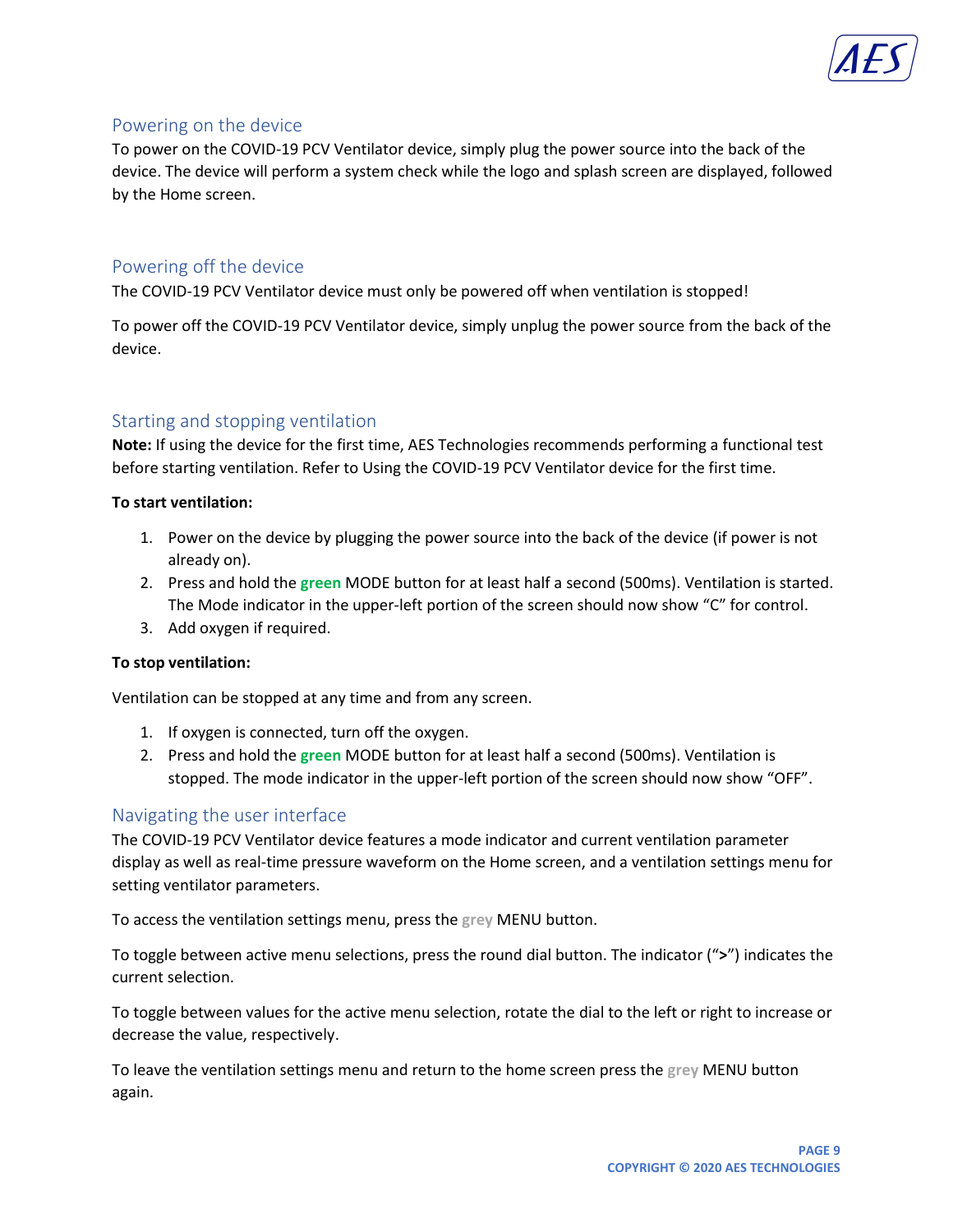## <span id="page-10-0"></span>Connecting a single limb circuit with exhalation port

Works with either distal or proximal pressure port sensing.

# A WARNING

- At low pressures, the flow through the mask vents may be inadequate to clear all exhaled gases, and some rebreathing may occur when using a single limb circuit with exhalation port.
- Ensure that all vent holes at the exhalation port are unobstructed. Ensure the area around the vent holes is clear of bedding, clothes, or other objects and that the vents holes are not directed towards the patient.

### **To connect a single limb circuit with exhalation port:**

- 1. Connect the inspiratory limb to the inspiratory port.
- **2.** Attach any required circuit accessories (i.e., humidifier or filter). **Note: Due to the COVID-19 Pandemic, it is HIGHLY recommended to ALWAYS use inline viral/bacterial filters to protect against virus droplet/aerosol transmission. In the case of Non-invasive masks, it is also recommended to place a surgical mask over the outside of the mask to provide additional protection against stray droplets.**
- 3. If using a non-vented mask or tracheostomy connector, attach an exhalation port to the free end of the air tubing ensuring that the exhalation port is as close as possible to the patient.
- 4. Attach the patient interface (i.e. mask) to the exhalation port or the free end of the air tubing as appropriate.

## <span id="page-10-1"></span>Connecting a single limb circuit for invasive use

For invasive ventilation, since the patient's upper respiratory system is bypassed by an artificial airway device (for example endotracheal or tracheostomy tube) humidification of the inspired gas is required to prevent lung injury. It is recommended to use a Heat Moisture Exchange (HME) filter.

## <span id="page-10-2"></span>Attaching a Heat Moisture Exchange (HME)

HME's are passive humidification systems that retain heat and moisture from the patient's exhaled gases via an internal membrane. An HME should not be used with active humidification.

# A WARNING

Only use HMEs that comply with the relevant safety standards, including ISO 9360-1 and ISO 9360-2.

Place the HME between the patient end of the circuit and the patient interface.

## <span id="page-10-3"></span>Attaching an antibacterial filter

## $\mathbb{A}$  WARNING

• Regularly check the antibacterial filter and expiratory valve for signs of moisture or other contaminants, particularly during nebulization or humidification. Failure to do so could result in increased breathing system resistance and/or inaccuracies in sensor measurements.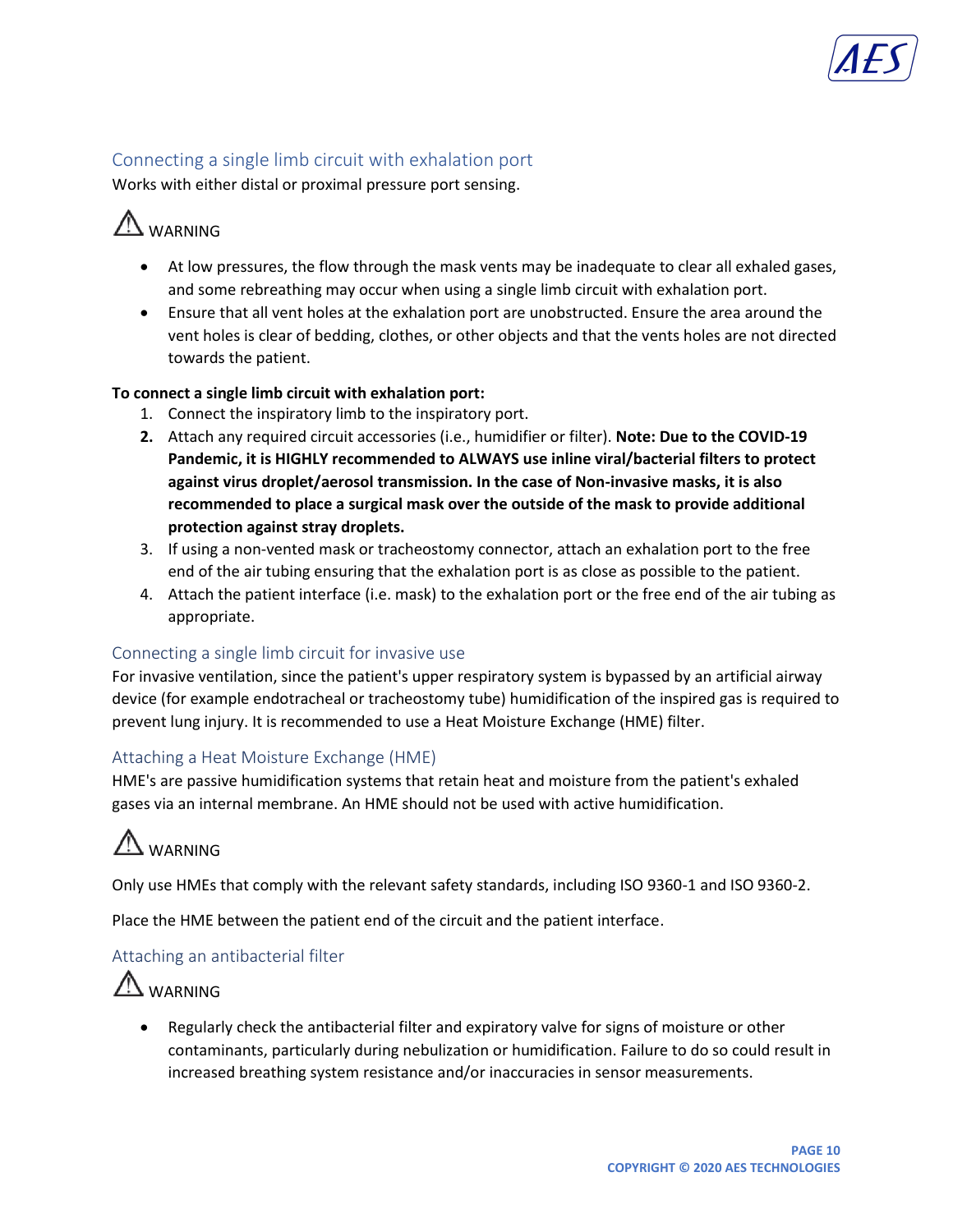

• Only use antibacterial filters that comply with the relevant safety standards, including ISO 23328-1 and ISO 23328-2.

# $\mathbb{Z}$  Caution

The antibacterial filter must be used and replaced according to the manufacturer's specifications.

### **To attach an antibacterial filter:**

- 1. Fit the antibacterial filter to the inspiratory port of the patient interface (NIV Mask or ET).
- 2. Connect the air tubing to the other side of the filter.
- 3. Attach the free end of the air tubing to the device.

## **IN** WARNING

To prevent the risk of cross-contamination, an antibacterial filter is mandatory if the device is to be used on multiple patients.

## <span id="page-11-0"></span>Adding supplemental oxygen

At a fixed rate of supplemental oxygen flow, the inhaled oxygen concentration will vary depending on the Ventilation mode and settings, patient breathing pattern, mask selection, and leak rate.

## **AVARNING**

- Use only medical grade oxygen sources.
- Always ensure that the device is ventilating before the oxygen supply is turned on.
- Oxygen flow must be turned off when the device is not ventilating so that oxygen does not accumulate within the device enclosure. Explanation: Accumulation of oxygen presents a risk of fire. This applies to most types of ventilators.
- Oxygen supports combustion. Oxygen must not be used while smoking or in the presence of an open flame. Only use oxygen in well-ventilated rooms.
- The patient circuit and the oxygen source must be kept at a minimum distance of 2 meters away from any sources of ignition.
- Monitoring of supplemental oxygen requires the use of an external O2 monitor compliant with ISO 80601-2-55.

## **To add supplemental oxygen:**

- 1. Insert one end of the oxygen supply tubing into the supplemental oxygen inlet port connector (typically located on or near non-invasive mask or endotracheal tube). Be sure oxygen tubing is securely attached to port fitting.
- 2. Attach the other end of the oxygen supply tubing to the oxygen supply.
- 3. Start ventilation
- 4. Turn on oxygen and adjust (at the oxygen supply) to the prescribed flow rate.

### **To remove supplemental oxygen:**

1. Remove the oxygen port connector from the supplemental oxygen inlet port connector (typically located on or near non-invasive mask or endotracheal tube).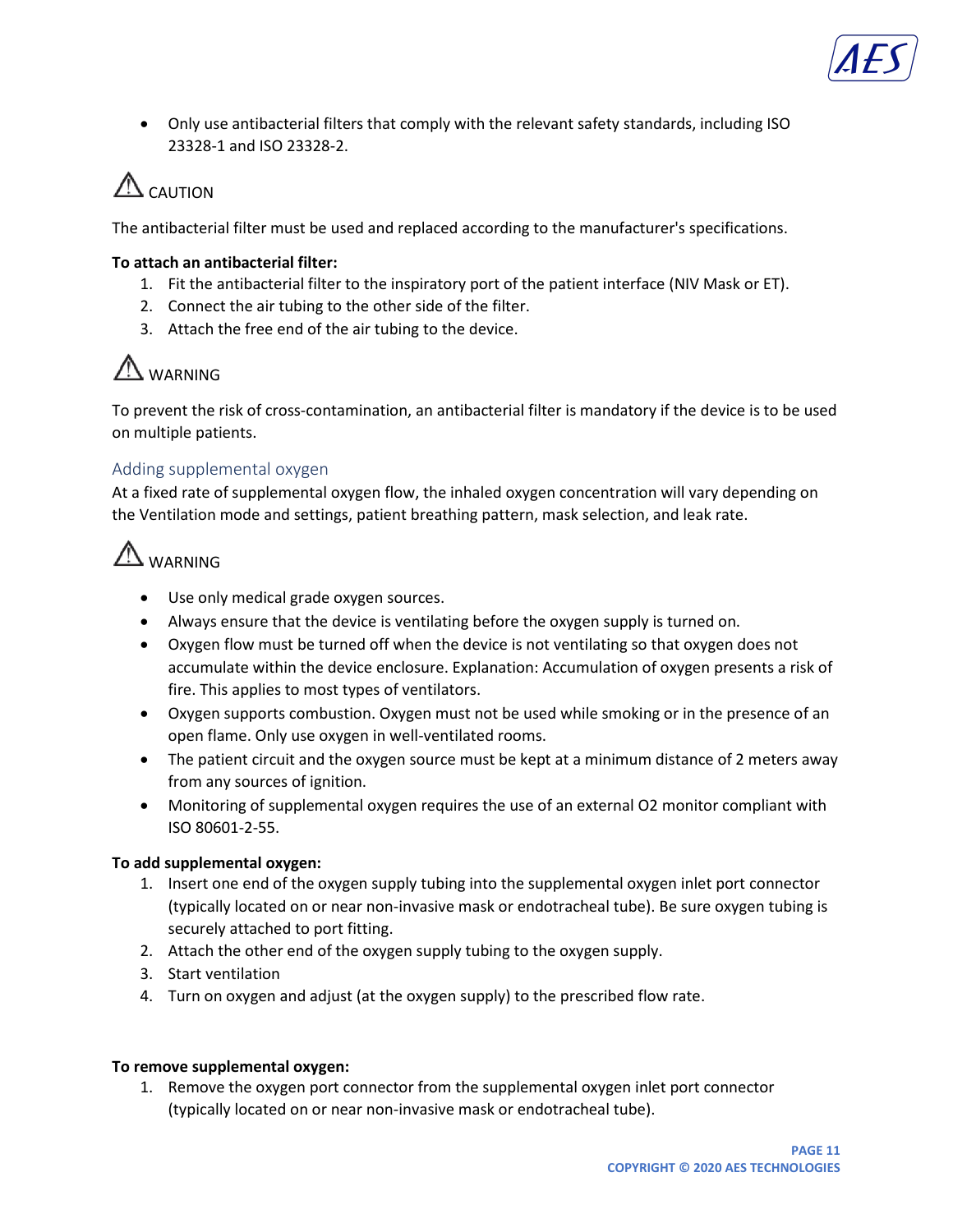## <span id="page-12-0"></span>Connecting the device to mains power



Ensure that the power cord does not pose a tripping or choking hazard.

### **To connect to mains power:**

- 1. Connect the DC plug of the supplied external power supply unit to the rear of the COVID-19 PCV Ventilator device.
- 2. Before connecting the power cord to the external power supply unit, ensure the end of the connector of the power cord is correctly aligned with the input socket on the power supply unit.
- 3. Plug the other end of the power cord into the power outlet.

**Note: The power cord is equipped with a locking connector. To remove, grasp the power cord housing and gently press down the retaining tab while pulling the connector from the device. Do not twist its outer housing or pull on the cord.**

## <span id="page-12-1"></span>Alarms

The COVID-19 PCV Ventilator device activates alarms to alert you to conditions that require attention to ensure patient safety. When an alarm is activated, the COVID-19 PCV Ventilator device provides both audible and visual alerts and displays an alarm message in the Alarm display on the Information bar.

As soon as the activation condition is met, the device provides both audible and visual alerts without delay.

### **The following list of alarms is ordered by relative importance within priority:**

- Total power failure\*
- High pressure protection
- Circuit disconnection
- Low Pressure
- Obstruction
- High Pressure
- High leak
- High pressure
- Low PEEP
- High PEEP
- Device overcurrent
- \* No LED will flash, and no buzzer will sound, during a Total power failure alarm

## <span id="page-12-2"></span>Resetting Alarms

Resetting an alarm removes that alarm from the Alarm display and the Active alarms screen and turns off the visual and audible alerts. An active alarm should only be reset after the situation that caused the alarm has been attended to. If the alarm condition has not been corrected, the alarm will activate again.

### **To reset alarms:**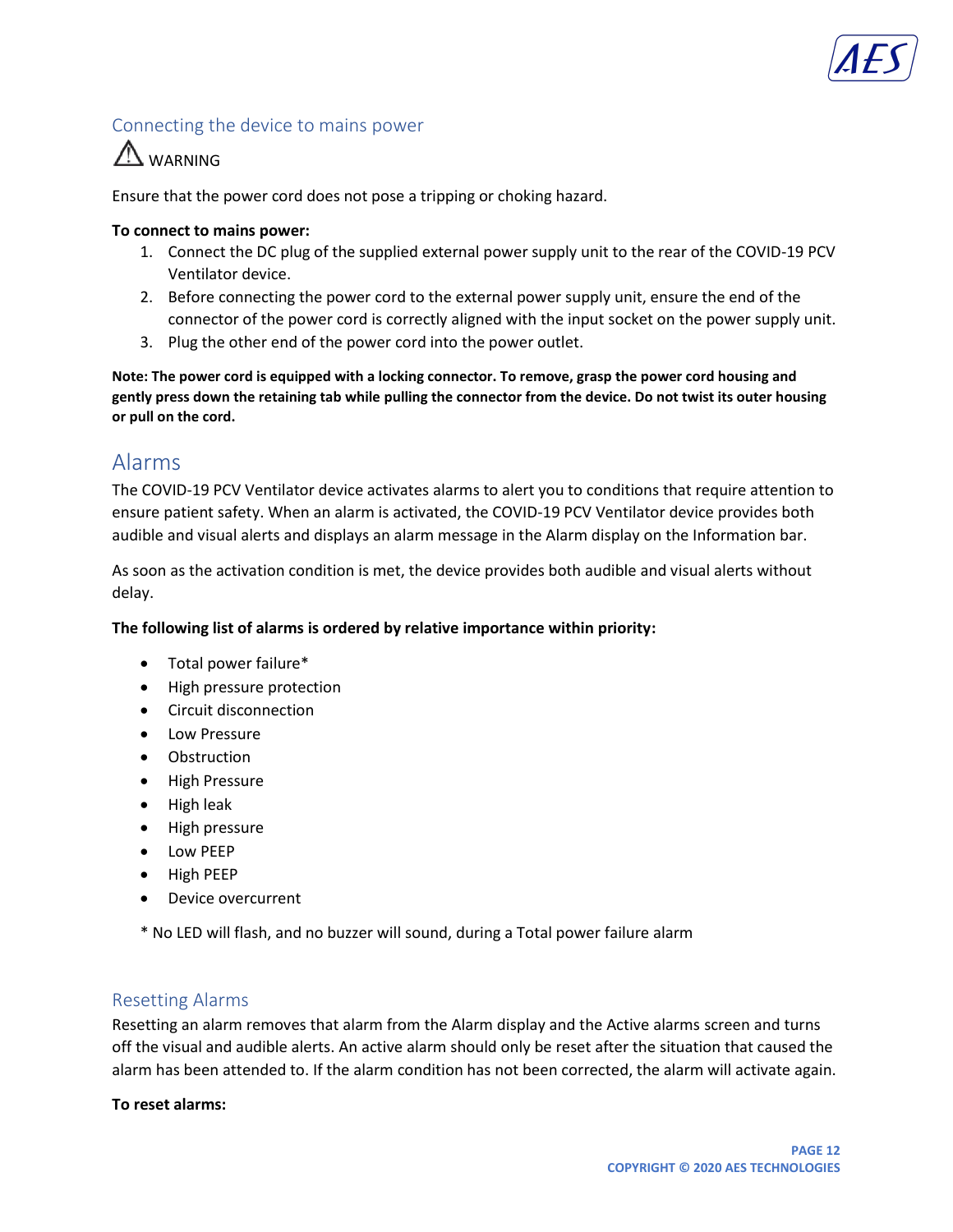

Once an alarm event has been raised, power to the blower motor is cut off until the device is placed into the OFF mode by pressing and holding the **green** MODE button for about half a second (~500ms) and then ventilation is resumed normally by placing the device into run mode by once again pressing and holding the **green** MODE button for about half a second (~500ms).

## <span id="page-13-0"></span>Testing the alarms



Do not perform alarm tests while the patient is connected to the ventilator.

This section describes functional tests to allow the user to understand the conditions that can trigger common alarms.

| <b>Alarm</b>          | Test procedure                     |
|-----------------------|------------------------------------|
| Low pressure          | Disconnect patient interface       |
| Obstruction           | Obstruct breathing circuit         |
| High leak             | Disconnect patient interface       |
| Pressure sensor error | Block ambient pressure sensor port |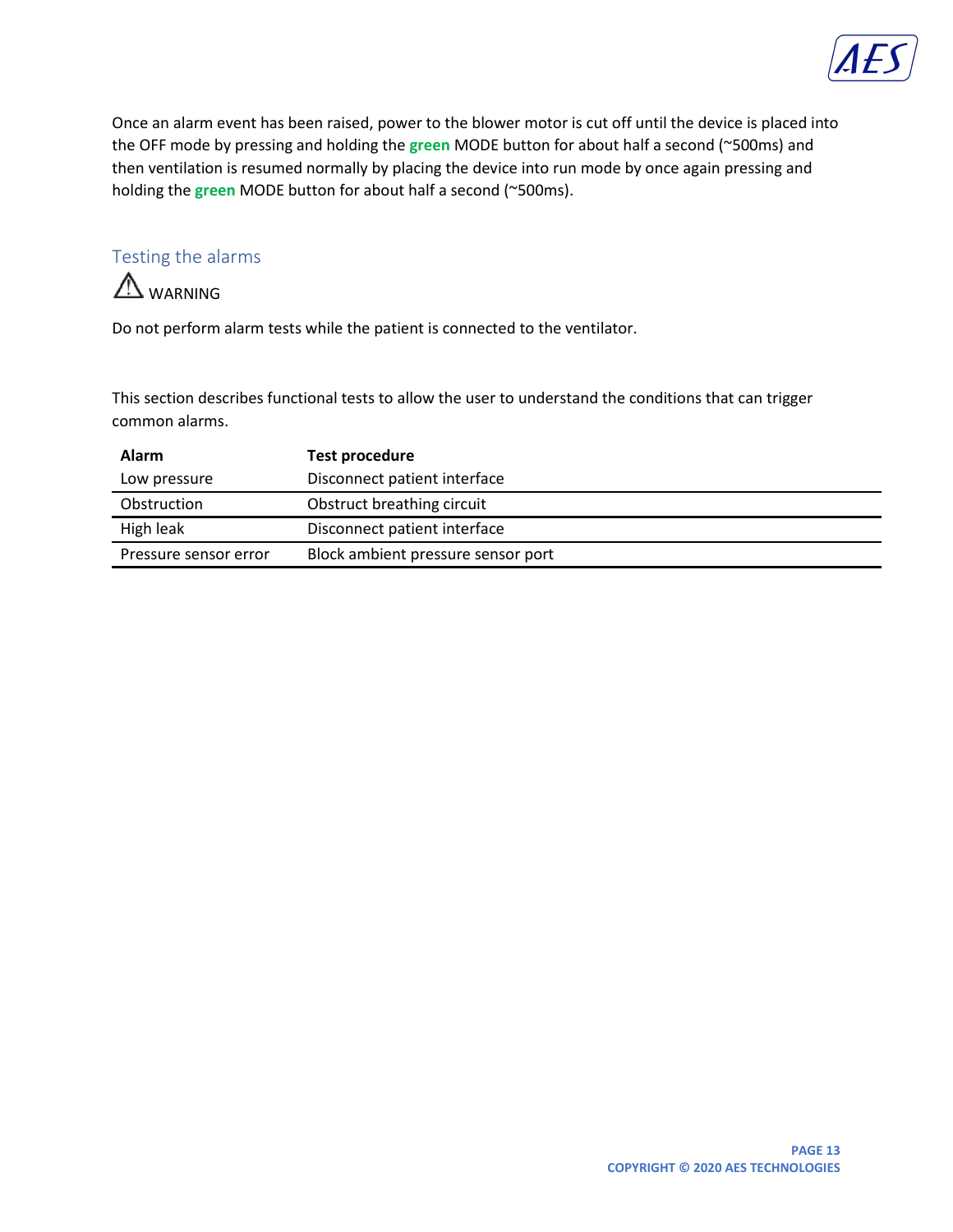

## <span id="page-14-0"></span>Troubleshooting

If there is a problem, contact your care provider or AES Technologies.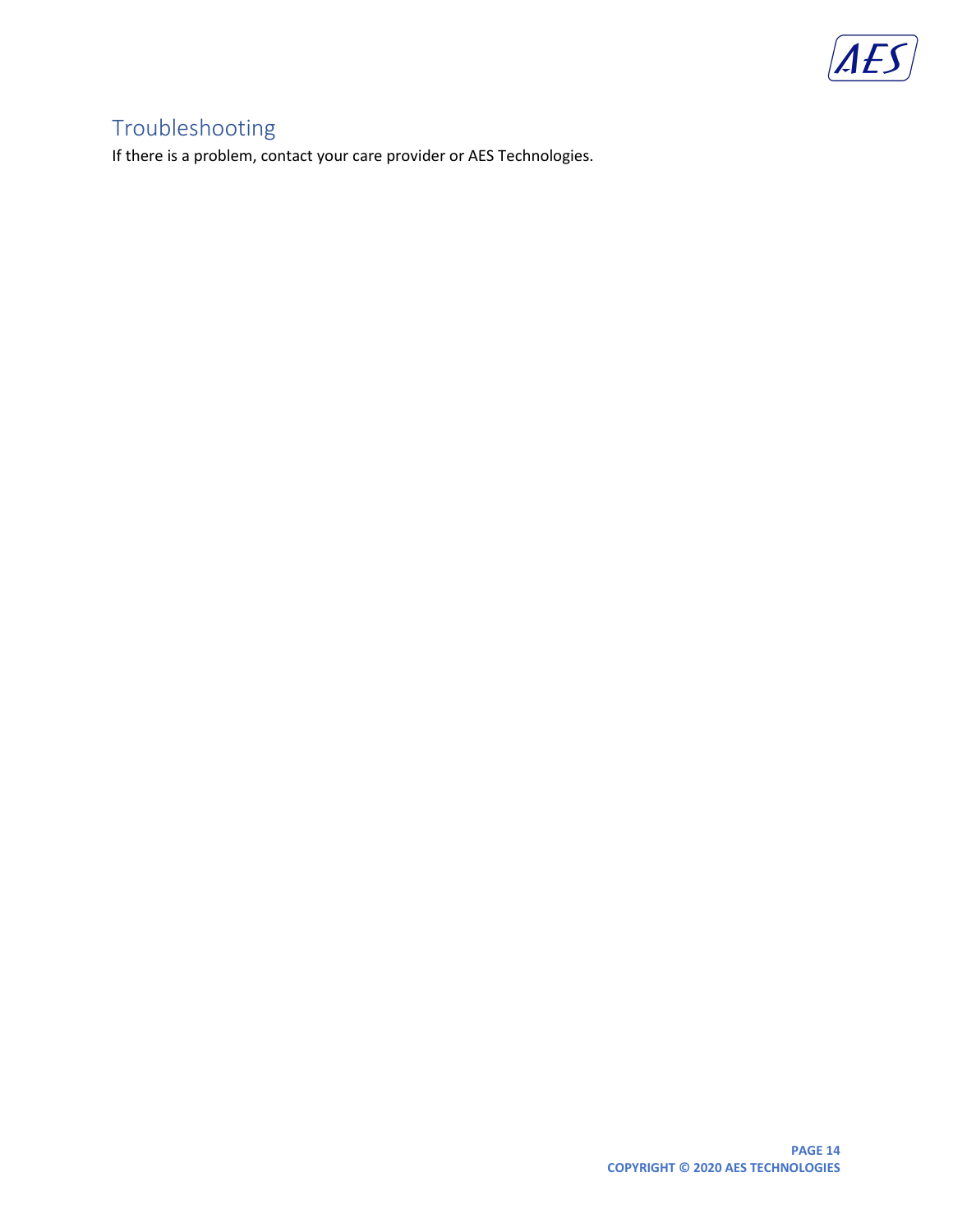

## Liability Statement

The AES Technologies COVID-19 PCV Ventilator device is covered under the FDA Emergency Use Authorization (EUA) for ventilators. More information can be found at the FDA website: <https://www.fda.gov/media/136318/download>